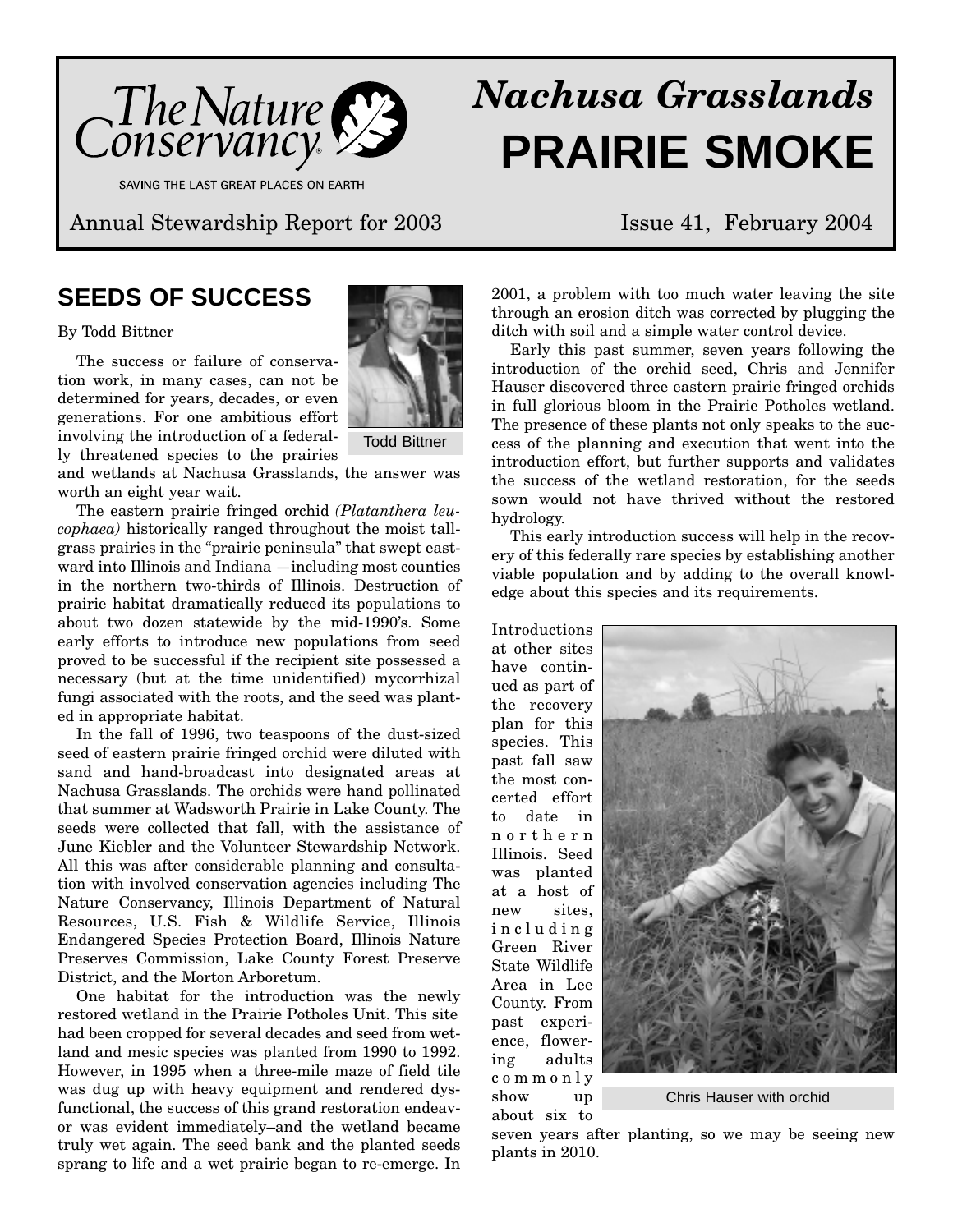# **Managers Notebook**

By Bill Kleiman, Preserve Manager and Susan Kleiman, Restoration Specialist



**Brush Clearing at Scale:** Several grants from different agencies



have allowed immense amounts of brush clearing at Nachusa Grasslands in the last twelve months. The grants came from the Illinois DNR's C2000 program, the National Fish and Wildlife Foundation, Commonwealth

Edison Foundation, U.S. Forest Service, and Howard Buffett. With these grants we have been able to catch up with 150 years of fire suppression.

One contractor used a rubber tracked forestry mower that could pulverize brush and small trees, clearing

huge swaths of wetlands, prairies, and opening up oak woodlands. The mower went day after day from dawn



to dusk. The other contractor used a three wheeled tree cutter, two log skidders, a massive tree chipper, and a fleet of semi trucks. He cleared the larger trees like



cherry, elm, and box elder from fencerows, wetlands, and other habitats. His crew hauled out over 130 semi-





loads of wood chips to make cardboard boxes, and many loads of logs for firewood or boards.

The machines clear in a few minutes what would take a hardy volunteer crew all day. We are very thankful for the grants that made this work possible.



**Before and after power post H**



**White House Tract:** The Nature Conservancy purchased a 30-acre tract that contains high quality prairie adjacent to the huge Hamill Winter Prairie unit on Lowden Road. Included with the tract is a single-family ranch house that will be split off and sold with a smaller acreage this spring. (Looking for a home to buy? Maybe buy this one and then give it back to the preserve in a life estate? Contact Viv Bennett, our Land Protection Manager, at 309-636-3331.)

**1,200-acres on Fire:** Last fall and spring our prescribed fire crew successfully burned woodlands, savanna, prairie and wetlands around the preserve and nearby natural areas. The crew is made up of volunteers and led by preserve staff. We have experienced crewmembers,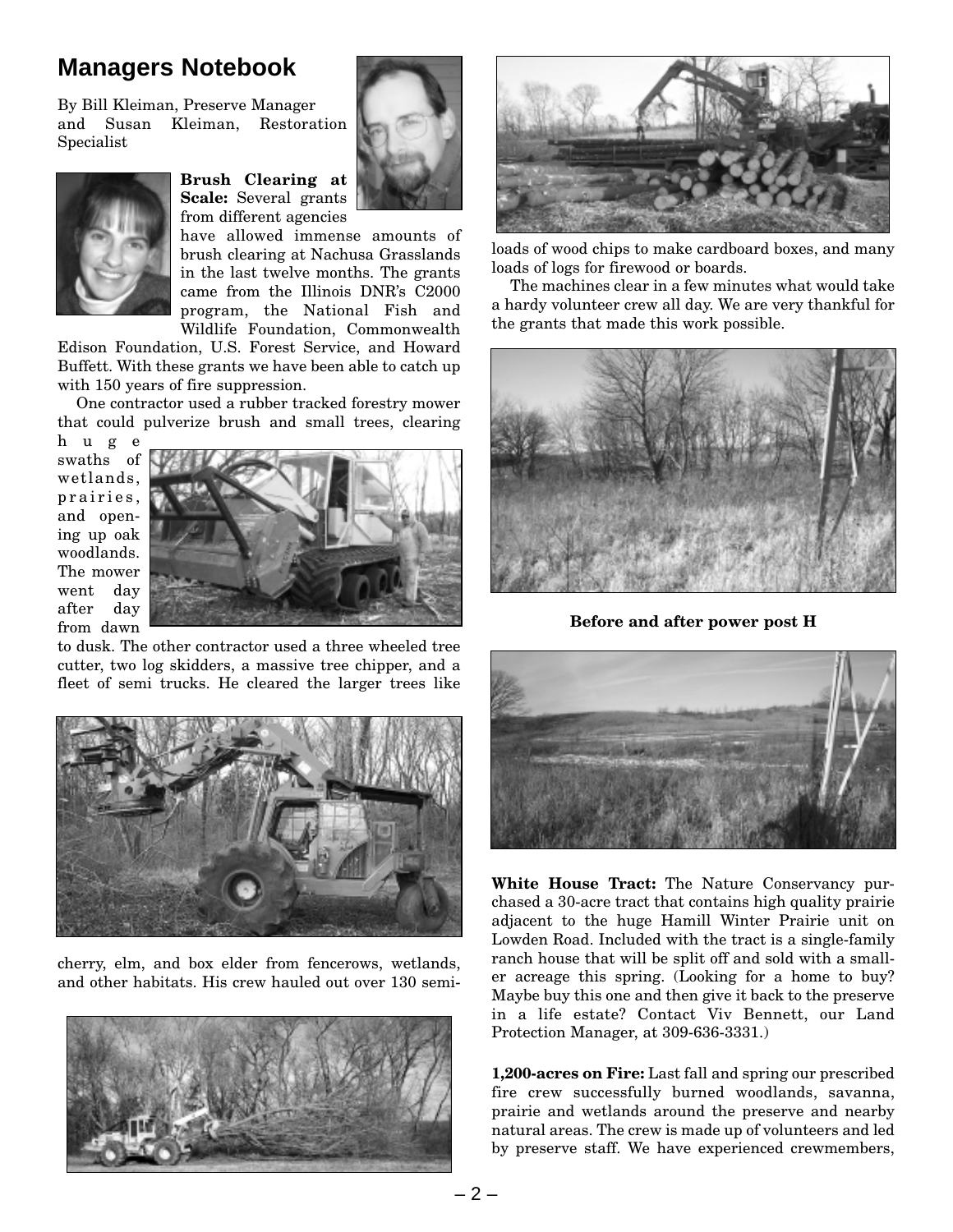

good equipment, fire breaks that are wide and clear, and a strong appreciation of the benefits of fire.

**Stream Work:** With a grant from Illinois DNR's C2000 program we completed a stream restoration project on a stretch of Franklin Creek running through the Jay Meiners Wetlands unit. This stream section was ditched in the 1950s. Our seasonal crew, preserve staff and a contractor used a backhoe and all terrain dump trucks to carry heavy limestone rock and created four rock riffles (100 tons per riffle). We also sloped back some vertical banks that were eroding severely and lowered several streamside terraces to decrease stream bank erosion at flood.

This work is what you do if you are on the bottom half of a watershed and have a ditched section of creek. The 30,000-acre Franklin Creek watershed has the same problems as other Illinois watersheds: rainfall is passed very quickly from each property downhill to the next and enters the creek in silty torrents. This altered hydrology and the ditching of our section made the creek down-cut several feet causing it to drain the adjacent wetlands and leave tall unstable stream banks that erode in flood.

The work we did will have several benefits which include the raising of the low flow stream height, increasing the moisture of adjacent wetlands, creating better fish spawning habitat, and decreasing bank erosion. But the more powerful stream restoration work we have done over the years has been to plant and restore prairie, savanna and wetlands - habitats that hold water like massive sponges.



Al and Hank hand collecting seeds

**Harvesting seed:** Our volunteers and seasonal crew handpicked and machine harvested over 2000 pounds from over 175 species of plants. The seed was planted in new plantings, as over-seeding in older plantings, and in areas cleared of brush.

**Steward Al Meier:** We have many fine volunteers. Al is one who comes all the way from Bloomington several times a month. He has been a Co-steward with Hank and Becky Hartman on the Big Woods Unit for two years. Al enjoys working hard and learning all aspects of stewardship from plant and seed identification to chain saws, fire and herbicide use. He works hard and gets a lot done. Thank you, Al.

**Species noted:** On April 13, 2003 we had the thrill of observing five endangered whooping cranes fly over the preserve! Also two sightings of the threatened Franklin's ground squirrel by two experienced observers on two different days give us hope that our reintroduction of these elusive squirrels has been successful. New insects were also found during our first insect identifying "bioblitz" (see related article). And each year new plants continue to be "discovered" or found in greater abundance than before.

**Science:** We continue to have bird and butterfly monitoring at the preserve. Ann Haverstock has been conducting her breeding bird census on the prairie for ten years. Jan Grainger, Mike Adolph and others have monitoring routes on the preserve to look for butterflies.



- Each management unit would welcome additional team members. Volunteers are empowered to do as much stewardship as they want: everything from hand collecting seed to prescribed fire.
- Equipment Maintenance Steward: we need a volunteer about one day per week to do maintenance on our chainsaws, hand tools, small engines, trucks, and tractor.
- Youth Stewards Leaders: volunteers needed to increase our pool of field trip leaders for our unique Nachusa Grasslands Youth Stewards Program. This would be four mornings a year leading a small group of children (5-6) in enjoying the native plants and birds.

# **Equipment Needs:**

- Power Point Projector
- Snow plow
- New desk top photo-copier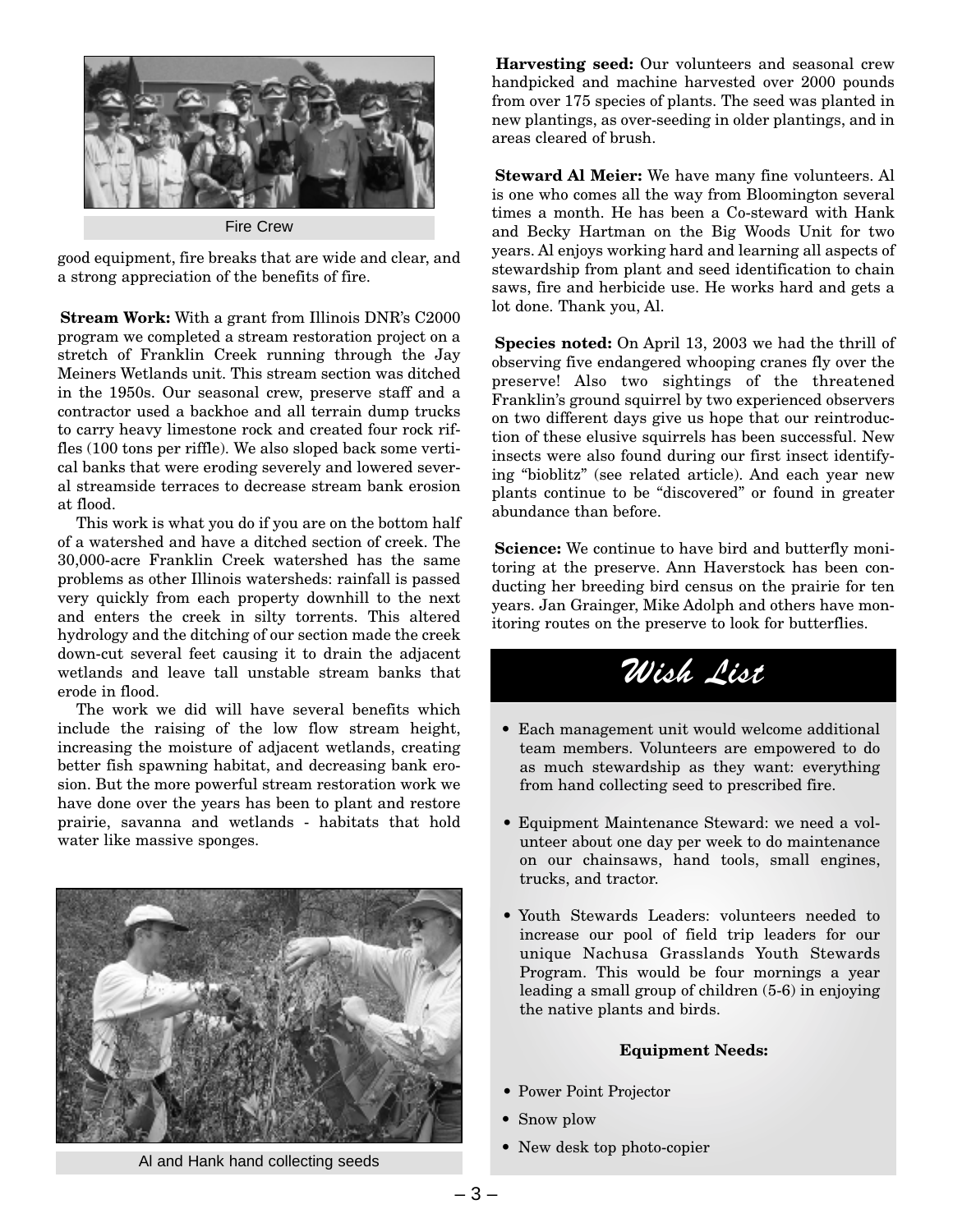# **The Seasons Of Stewardship**

# By Mary Vieregg

What do land stewards do all year out at Nachusa Grasslands? How do they spend their time on those cold winter days? On those intoxicating first days of spring? In the heat of the blazing summer sun? On those melancholy but brilliantly golden days of autumn?

As I think about answering these questions, I am reminded of the passage from The Outermost House by Henry Beston which reads "A year indoors is a journey along a paper calendar; a year in outer Nature is the accomplishment of a tremendous ritual." Ritual in the sense of stewardship refers to the repeated series of acts that require our attention as the seasons pass. They are directed not by religious law or social custom but by the natural rhythms of the land as the year goes by. We respond to the land of Nachusa Grasslands as it responds to what Beston calls the "pilgrimages of the sun". We try with the best of our knowledge and abilities to help it heal itself and maintain itself by working with it as the months pass by.

There is no time of the year when there is nothing to do, and there is no time of the year when there is only one thing to be done. The ritual tasks blend and overlap depending on the needs of the land and the resources available to respond, but generally, this is how it goes.

In the winter, the weather can be challenging but it also creates opportunities. The plants have become dormant, the leaves have fallen, and ideally, the ground has frozen. It is the time when invasive trees and brush can be cleared and burned without trampling prairie and woodland forbs or unduly disturbing the soil surface. Stewards use both hand and power tools to cut trees and brush. The cold weather makes it easier to work hard physically for longer periods of time and to feed a fire with the cuttings. Brush and tree stumps are treated with herbicide so that they won't resprout when spring arrives undoing all of the winter's work. The bareness of the land makes it easier to see the basic structure of it, and the land rewards the stewards with immediate gratification for their hard work.

Winter is also the time when stewards think and plan. They record and ponder the previous seasons' efforts—the seeds that were collected and where they were planted, the patterns of growth of both native and non-native plants in their units, the way the water moved over the land during the heavy rains. They use the long hours of darkness to plan for the coming growing season—what weeds they will concentrate on in the spring, how and where they will monitor species and their abundance, what weed control techniques to try in a certain problem area, what seeds to concentrate on collecting for what areas, what erosion control techniques to use to encourage the healing of gullied channels, how much of their time they will spend working and how much they will spend absorbing the rewards of the rituals.

The sun continues its patient pilgrimage as stewards impatiently await the beginning of the parade that comes with spring. In spare moments, they quietly search the low areas for the first sign of blooming skunk cabbage or marsh marigolds, and the upland areas for pussytoes and the woodlands for spring beauty. They listen for the first



callings of frogs and look for the first returning birds which trickle back at first and then come in floods as an occasional balmy day teases the stewards into thinking that the cold, damp winter weather of northern Illinois is over for another year. One day, the steward puts away the chain saw and says, "Enough", and on that day spring really begins.

Springtime brings a frenzy of activity. Plant monitoring begins. What is growing and where? What is not? Weed monitoring and control begins. Catch the wild parsnip, sweet clover, multiflora rose, reed canary grass, field hawkweed, and other miscreants before they spread! Nip them in the bud! Have we found them all?! There are early seeds to collect. Will we miss the window for collecting pasque flower seeds again this year? Has anyone successfully collected seeds from Dutchman's Breeches!? Fire season begins. Are the pumps on the trucks? Is all the equipment working? Do we have enough volunteers? Are they trained? What direction is the wind from? What is the humidity? Are the firebreaks ready? Will it ever dry out so we can burn? Every day, the sun is higher and the days are longer, but they seem shorter because there is so very much to do.

Soon, there are too many birds mating and nesting and native plants breaking dormancy in the wetlands, woodlands, and prairies of Nachusa Grasslands to burn any more. The pumps are taken off the trucks, and the water buffalo goes back into storage for a few months as the parade of life moves along through late spring and into the summer. Depending on their interests and the needs of their units, stewards continue to monitor and control weeds and steadily add to the list of seeds collected. They may clear brush, too, especially along firebreaks in units where fall burning is anticipated. Some areas will be mowed to discourage non-native grasses and weeds like bull thistle from going to seed. Some monitors are "specialists" monitoring butterfly or bird populations or seeking out new plants to include in the preserve herbarium. Another seeks out rare species mentioned historically but not seen recently. Can they be found again?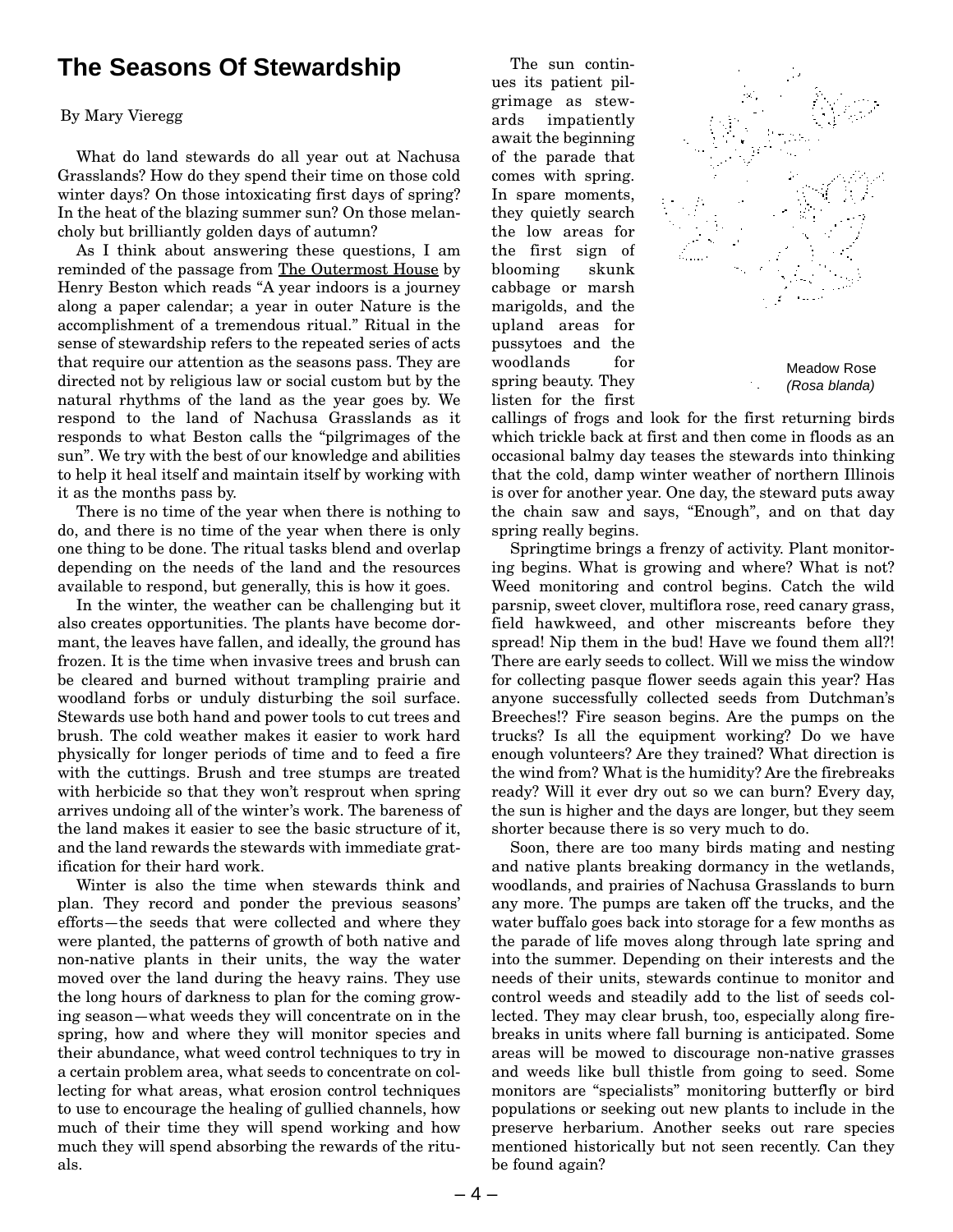The stewards respond to the steady, predictable, and miraculous plant rhythms of growing, flowering, and going to seed by falling into their own predictable wanderings of observation and action. The arrow-leaved violet seeds are ready. Now, the lupines are ready (if the deer haven't eaten them all). Next come the whitehaired and long-stemmed panic grasses. Soon the porcupine grass and the puccoons will be ripe for picking. And so it goes as the sun, as Beston says, "pauses ritually on the steps of the summer months, the disk of flame overflowing."

Caught up in the bounty of Nachusa Grasslands' diversity and rolling landscapes, stewards only occasionally pause to ponder how quickly the year is passing. Once in a while, someone will say, "Is it time already for the pasture rose to be blooming?" "Isn't it too early for the sunflowers?" "Do the silphiums seem to be blooming earlier than usual?" "Can it really be time for the blazing star and gayfeather to be blooming?" The other stewards smile because they too have paused to consider the rapid passage of time and have seen it in the parade of plants and have heard it in the quieting of the birds and the increasing wing-chirping of the crickets.

Stewards move into late summer and early autumn anticipating the peak of seed collecting and what many consider to be the most beautiful time of the prairie year. The asters and goldenrods begin to bloom just as the prairie grasses reach their crescendo in both height and color. Seeds ripen in abundance and are collected with haste on golden, blue-sky days. Much of the weed control has ended; they too have gone to seed, and it's too late. Maybe we'll get them all next year. The days get shorter; the evenings get cooler. The sun's pilgrimage has turned decidedly south.

Two important rituals of our "year in outer Nature" still remain: fall burning and planting. The fall burn season is a repeat of the spring burn season: the turmoil of preparation, the wait for suitable conditions, the satisfaction of blackened prairie ready to warm quickly when the tentative sunny days of early spring arrive. How long will we be able to burn? Will autumn be wet and cold, or will it be one of those dry and windy northern Illinois autumns that give us burning opportunities into December? Eventually, the day comes when we know that the burn season is over. The pumps are drained and freeze protected and removed from the trucks.

Planting seed that has been collected over the growing season is truly a ritual bound in faith and hope. The goal is to plant the hundreds of different species of collected seed where they will each have the opportunity to thrive within a healthy ecological community. Stewards working in areas that are being restored or in areas that are in later stages of reconstruction sometimes plant their seeds as they collect them into already existing plant communities. Stewards who are recreating plant communities in former crop fields dry and save their seed until after the crops have been harvested and the soil prepared. The entire process of collecting, drying, and processing seed and then sorting species of seed into suitable mixes for different planting locations is an intellectual challenge requiring intimate knowledge of the plants as well as the seeding locations, but it is also a delight to the senses. The seed of each species is unique: round, soft, hard, tan, yellowish, feathery, white, bristly, sweet-smelling, long, short, sticky, tiny, peppery, fly-away, oblong, reddish, sour-smelling. Each one is a player in what Beston calls "the creative pageant...the endless and incredible experiment...of Nature". Participating in this entire process is being part of "a symphony thundering through debatable existences of time". It is a challenge, and it is a joy.

The first snowfall of winter tells us that our year in outer Nature has come full circle. Its rituals have indeed been dictated by the natural rhythms of Nachusa Grasslands, and they will be repeated as the seasons flow onward. We have seen "the ritual of the sun"; we have "shared the elemental world".

# **In Memory: Judith Hill (1941-2003)**

For over three decades Judy searched for prairies with Doug and Dot Wade, finding numerous gems, one of which became Nachusa Grasslands.

# **From the Visitor's Book**

"This place was tough to find, but well worth it."

"Meriweather Lewis and Wm. Clark would have made notes in their journal."

"Grass was so high it was cool. Keep it growing."

"It was great to see how Illinois land used to be."

"Glad to see you are expanding and improving."

"Please spray for weeds."

# **PRESCRIBED FIRE FIELD TRAINING**

At Nachusa Grasslands

Hosted by The Nature Conservancy and the Volunteer Stewardship Network Saturday, April 17, 2004 10:00 am to 3:00pm.

RSVP and information with Karen Billo at 866-VSN-LINE (876-5463) or kbillo@tnc.org.

Limited registration.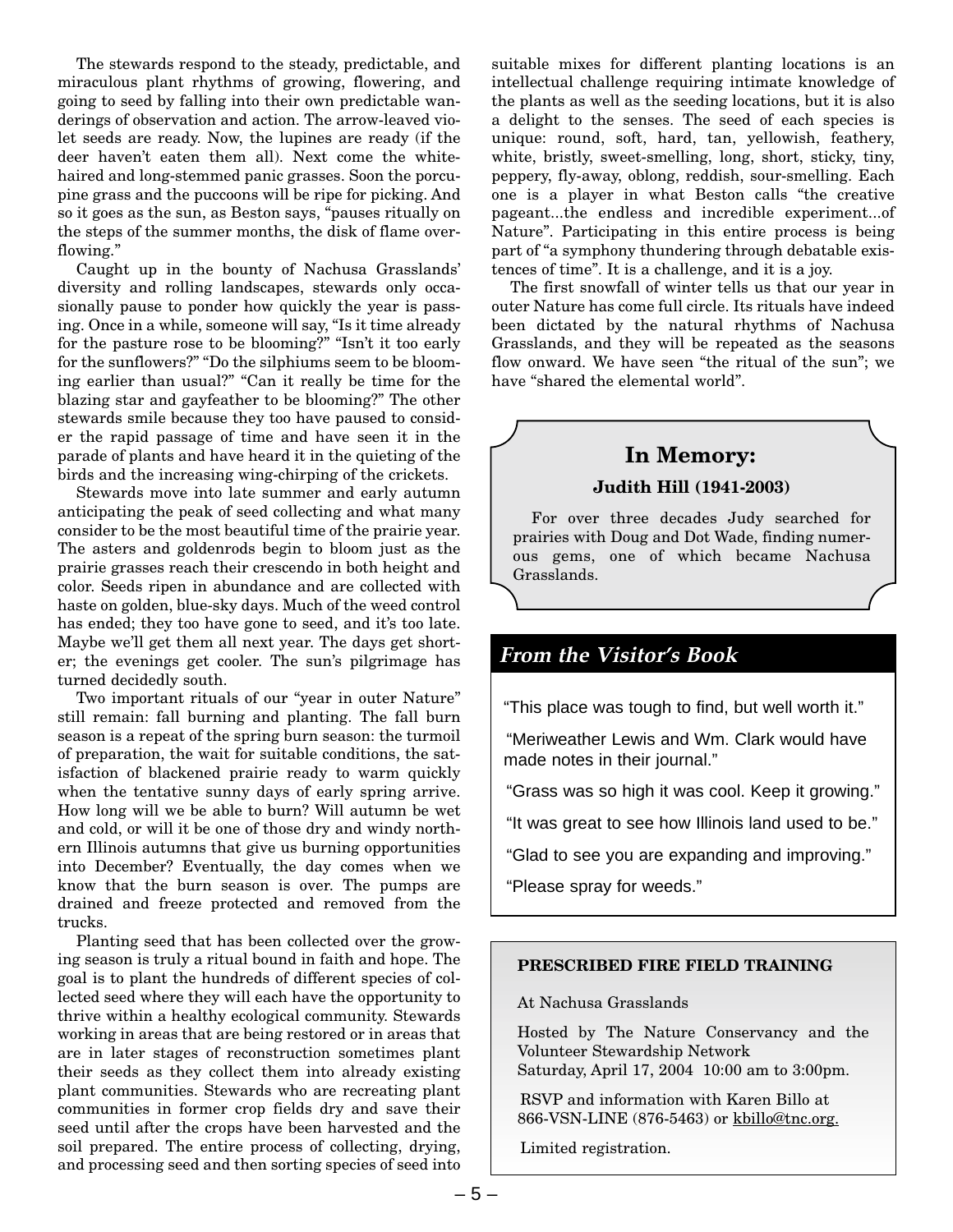# **Stewards Journal**



# **Mary Vieregg**

After more than three years of being a volunteer steward at Nachusa Grasslands, it seems unbelievable to say that every day is still a new adventure. How do I select only one or two highlights to share? Do I begin by recounting the time I sat taking a

break on a tree stump along John's Creek watching and listening to two pairs of vocalizing red-tailed hawks? Do I continue by describing the cold, winter day I pondered an old, dying willow while birds of seven different species lighted on it looking for insects, rest, or shelter? Do I risk sounding silly trying to explain how giddy I felt when I discovered and collected the bright red berries of yellow honeysuckle *(Lonicera prolifera)* after Mike Adolph and Bob Shone led me to them one hot summer afternoon? Maybe I could try to convey the satisfaction I felt as I finished my seed collecting season by collecting seeds from the fringed gentian *(Gentiana crinita)*, the last of almost 200 species I have come to know and collect seed from during the past three years. Perhaps I could conclude by sharing the glorious fall afternoon when Tom Mitchell and I explored the nooks and crannies of Tellabs Savanna looking for seeds of marbleseed *(Onosmodium hispidissimum)* to plant in other suitable locations of the preserve. The sky was azure blue, the sun was pleasantly warm, the blooming ironweed *(Vernonia fasciculata)* was deep purplish-rose, and the marble "seeds" sat calmly and abundantly in the leaf axils of the plants resting on the knolls. We cherished our good fortune at being granted such a day in such a place. Alas, it is impossible to know where to begin or end.



### **Bob Shone**

It is exciting to discover how *Corylus americana* (American hazelnut) is thriving in the five-oak lower savanna of the Hamill Winter Prairie. This valuable shrub competes quite well with the "usual suspects" of invasive woody

shrubs (honeysuckle, multiflora rose and black cherry) and has populated to the extent of some 32 medium to large colonies that are located mostly in the west end of the savanna with some five colonies appearing in the eastern terminus. Just to punctuate this "spreading plague" of hazelnut, Mike Adolph and myself found two or three colonies in the higher oak savanna. It's everywhere! To compound our pleasure we also "discovered" two specimens of a native honeysuckle vine, *Lonicera prolifera*, in the same thickets along with virgin's bower *(Clematis virginiana)* another interesting vine that blooms in late summer and produces a buoyant, white and fluffy wind-borne seed that is reminiscent of common milkweed.

In August I found a prominent stand of *Rudbeckia laciniata* (called wild golden glow, tall coneflower, or green-headed coneflower) along Franklin Creek at the far western edge of Tellabs Savanna. This striking plant that likes edge and moist environments, could easily be missed in the acres of wingstem *(Actinomeris alternifolia)* that populate the same area!



# **Al Meier**

I spend most of my weekdays sitting at a desk working on a computer, so I volunteer at Nachusa on the weekends in order to re-connect with nature. I've always spent a lot of time outdoors,

mainly hiking and biking, but since I've been volunteering at Nachusa, I've achieved a more intimate awareness of nature—learning to identify the prairie species and understanding their role in the ecosystem. What I may have hiked by in the past, I now take the time to stop, examine, and identify from one of my field guides. But most important, after working at Nachusa for the day, I can actually see the results of my labor. Instead of just worrying about the deteriorating state of the planet, I'm actually contributing to the preservation of biodiversity in Illinois.



### **Cassie Krueger**

I dislike yard and garden work, and killed all of my houseplants long ago. I can barely tell one plant from another, let alone remember their scientific names. How did I ever end up working on a prairie restoration project—as a

co-steward, no less? The past year has been a time of discovery for me, not only of the wonders of Nachusa Grasslands, but within myself.

All the people I have met at Nachusa Grasslands are patient and enthusiastic teachers who willingly give their time, energy, and vast knowledge. When Mike Crowe suggested that I become a co-steward of East Heinkel, I protested that I had no experience or education in any related areas. His reply was one that I have heard many times since from lots of folks there, "Oh, we can teach you what you need to know."

Everybody I have met has been a source of encouragement and inspiration. I have had a great time cutting trees, pulling weeds, clearing brush, gathering seeds, and even setting a fire or two. Last spring, as fresh new growth emerged through the ragged remnants of winter, it occurred to me that at some point during the summer, a bird or butterfly would land to rest on some green thing that had grown because I had been there. It was quite a lesson, and I thank all of my teachers for their help and guidance.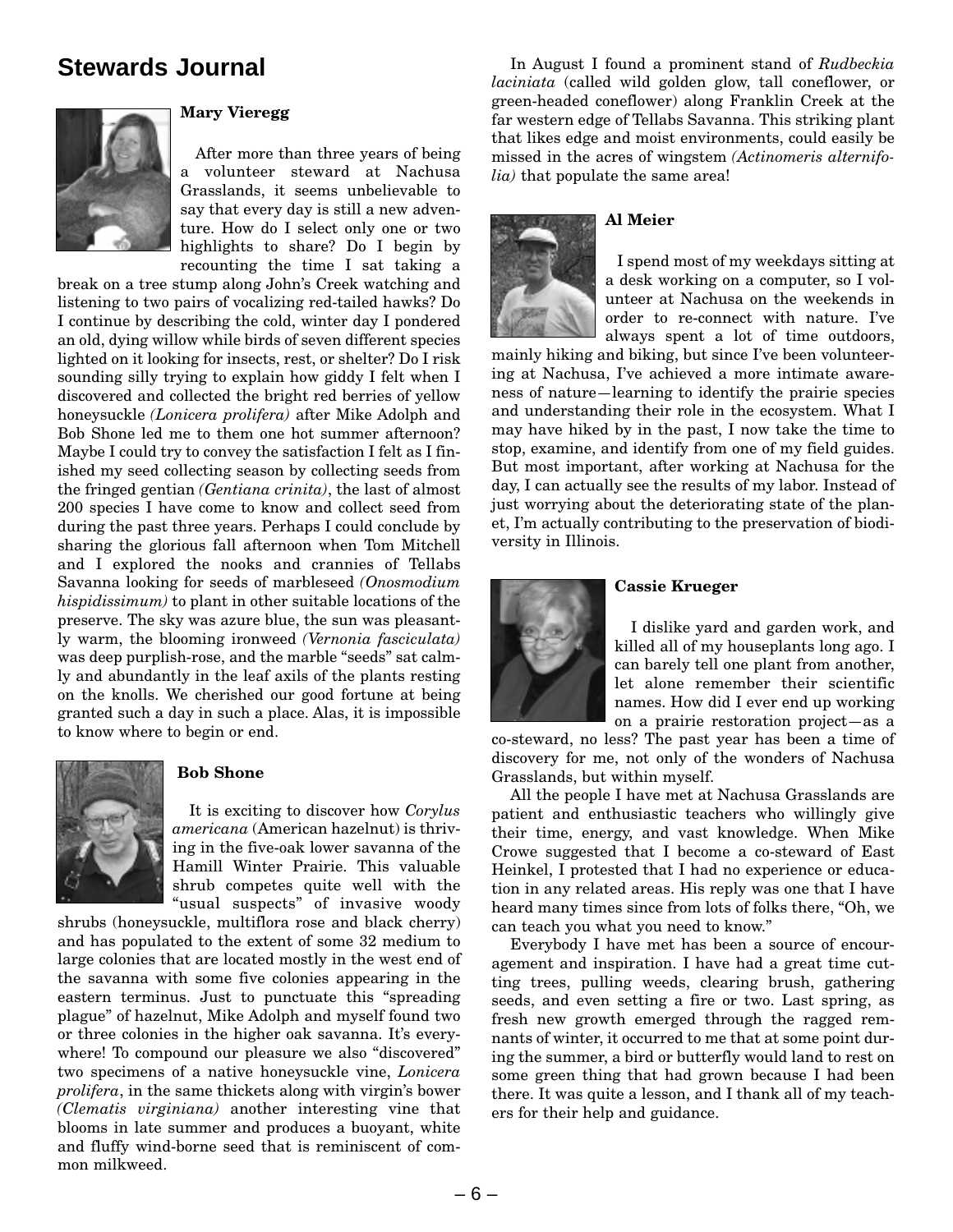

# **Ron Ingraham**

Early in 2003 a brush cutting machine, the Geoboy, was hired to thin invasive brush and an abundance of small trees. This brush had accumulated slowly over the years mainly due to lack of fire. The Geoboy is a huge rubber tracked machine with a flail type mower. It

cleared a sedge meadow near Franklin Creek in the southwest corner of Tellabs Savanna and thinned small trees in selected upland areas. This now sunny open ground will support the continued dominance of oaks and will increase the health of the wetland and savanna habitats.



**Before and after brush thinning at Tellabs Savanna**



Two years of spring burns have burned off a lot of the shredded wood and eliminated a large percentage of the European honeysuckle and greatly diminished the weed, garlic mustard. There are positive signs of healthy plants in the sedge meadow and savanna.



RESOURCE MANAGERS OPEN HOUSE these patches regularly. Butternut Hickory

I thank The Nature Conservancy for purchasing this fine habitat and for supporting the vigorous work done there.

# **Dwight Heckert**

When you were a kid, did you enjoy participating in treasure hunts? With a map in hand and a list of treasures to be found, one would look in every nook and cranny to find the items on the list.

That is how it feels every time I go out on the prairie at Nachusa Grasslands. For you see, I have the pleasure of being the steward of the herbarium. Mike Adolph has been kind enough to provide me with a list of plants that should be on the prairie. I then try to find them, collect, press, and dry them and then place them in the herbarium. Over the last five years, 507 species have been collected.

They say that it is hard to return to your childhood. But treasure hunting at Nachusa Grasslands is about as close as it gets.



## **Chris and Jennifer Hauser**

This was a great year for rare plants in and around our unit. In June, we used nylon stockings to cover the seed heads of the rare Hill's thistle *(Cirsium hillii)* on some of the remnant knobs in order to prevent birds from eating the seeds. About a week later we returned to collect half the seeds, the rest we scattered around the parent plants. The seeds we collected were cleaned and sown on potting soil in a greenhouse and within a week they were starting to germinate. As of December 2003, we have 90 tiny Hill's thistle seedlings in the headquarters barn waiting for winter to end, and this coming spring we

will plant them on the dry slopes surrounding the wetlands.

In August, Chris found some paperwork from the 1977 Natural Areas Inventory. It described the location of the state threatened forked aster *(Aster furcatus)* along the west boundary of the preserve. Forked aster grows naturally in only about 50 locations in the world, making it one of the rarest plants at Nachusa Grasslands. After consulting books and websites to

learn to identify this non- $\pi$ descript species, Chris and Susan Kleiman found a total of 4 patches of these plants. They were doing quite well, and some of the patches may have expanded since they were last seen in 1977. We will continue to monitor

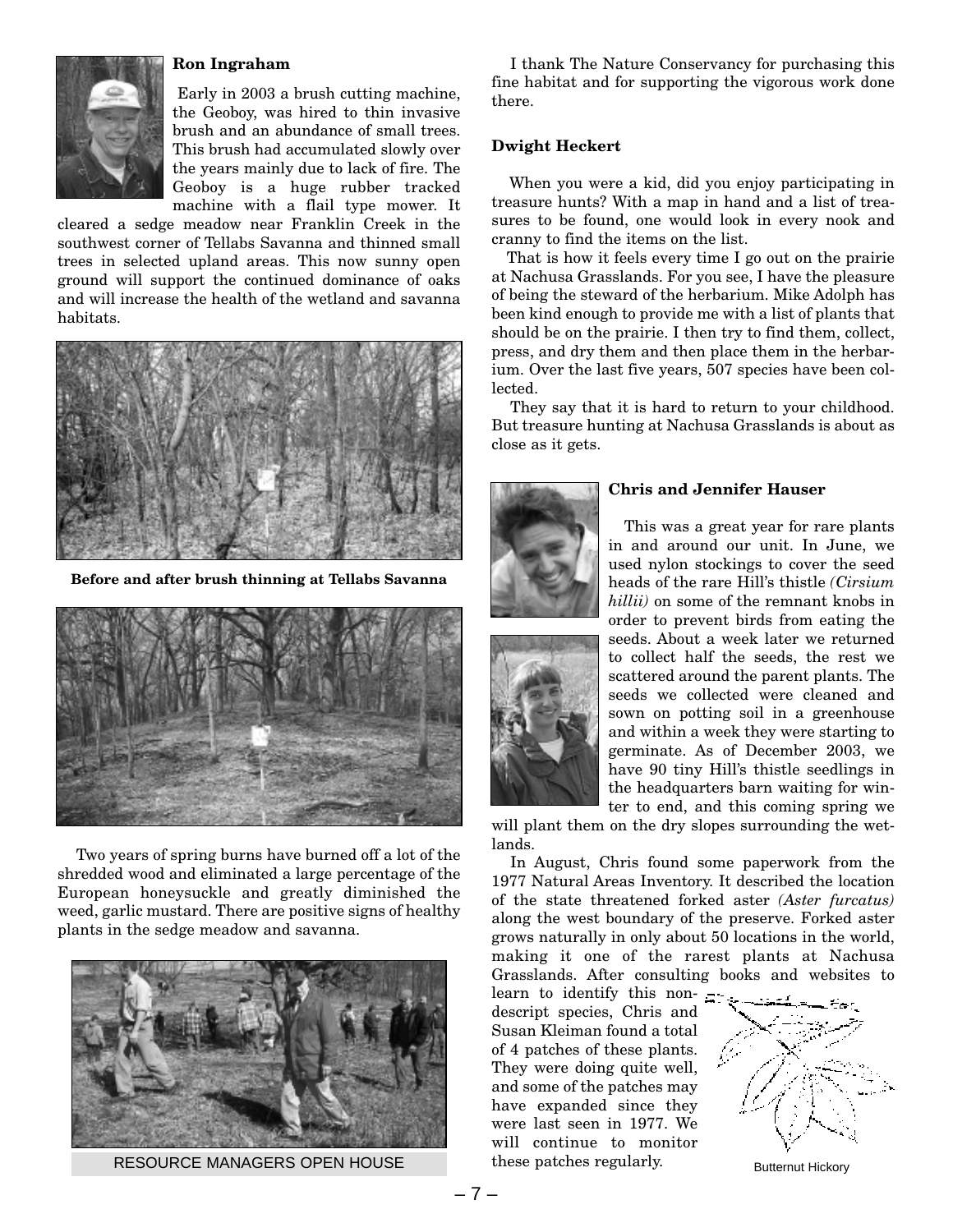

# **Jan Grainger**

On a splendid Sunday in late April in 2003, as I was wandering around the perimeter of one of the ponds at the wetland in the Tellabs Savanna, I noticed something that was vividly yellow in the pond's center. As I moved in closer to get a better look, it became

clear that it was the neck of a fairly large turtle, a Blanding's turtle. Most of its dark, dome shaped carapace was above the water surface and the bright yellow that I had first noticed was the animal's chin and throat. Its head jutted out of the water in a pose held for some time while I admired the scene.



Blanding's turtle here was in ideal habitat, since they are usually found in or around water, dining on snails, crayfish and other invertebrates. This is a species considered threatened (in Illinois) mostly by habitat destruction.

This area, as the summer passed, became much drier. The pond became mud. The fall brought some rain to fill the pond again. It is my hope that this species will continue to find a home at Nachusa Grasslands.

# **Mary Blackmore**

Browsing goats once again will be present at the Clear Creek Prairie unit in 2004. Goats prefer to browse (eat the twigs and leaves of woody vegetation) rather than graze. The experiment is to confine them to certain plots on the prairie and test the hypothesis that defoliation of invasive woody species by goats is an effective control measure on those species (such as multiflora rose). So far, browsing three times during the growing season, occasional fire, and the hand-girdling of larger trees is yielding good results.



# **Sally Baumgardner**

Here's a "Teachable Moment" —a highlight — with fifth graders from Chana School.

Students are always hoping to see a "wild animal," and, yes, grasshoppers are wild animals. We found a large, platter-shaped web of the golden gar-

den spider, with its white zig-zag design, and the resident hanging upside down at the center top. With very active grasshoppers all around, one boy got a bright idea and asked excitedly, "What would happen if we caught a grasshopper and threw it into the web?"



Delighted with his proposal, I said,

"Go ahead and do it." Everyone watched as a hapless

grasshopper was grabbed, tossed and snagged in the web. The spider noticed immediately, and moved efficiently over the non-sticky parts of the web. I softly explained what it was doing. The spider gave a quick bite to the grasshopper, injecting a kind of tranquilizer/preservative. I told of this predator's need to preserve its prey in case it wasn't hungry at that moment. The victim was then wrapped in silk, in a coma-like state, and the spider went back to its resting place at the top of the web.

I didn't even realize I was narrating this action until the "bright idea boy" turned to me and gasped, "Wow! This is better than television!"



# **Mike Adolph**

Nachusa is something like my church. I'm in touch with very large forces that reach all the way back. Seeing a bit of what used to be, and helping that usedto-be along—touches me at a deep level. We keep finding more bits: new plants, new sightings of animals... I'm

learning more, which is very gratifying, and it's coming from lots of good teachers.

# Thank You

*to the following people for their generous donations:*

John Santucci for a safety canopy for our tractor

Al and Mary Meier

Genesis Nursery (Dennis Lubbs and Cathy Motto)

Mary Scott

Elise Bittner

Jeannie and Tom Lawson in memory of Russell Lawson

Kay McKeen in honor of co-workers Jenny Bell, Jessica Meyers, and Helen Bartlett

Betty McGoon in honor of her daughter, Susan Coulter

Dean Weidman

Wild Ones Rock River Valley Chapter for several books for our library

Al Roloff for a seed fanning mill

Eric and Sandy Brubaker for furnishings for our seasonal housing and loan of tools

Crest Foods, Inc. for maintaining our mailing list

# **Special thanks to the following stewards for our new seed planter:**

Al and Mary Meier, Gerald McDermott, Mary and Jim Vieregg and Ron and Pat Ingraham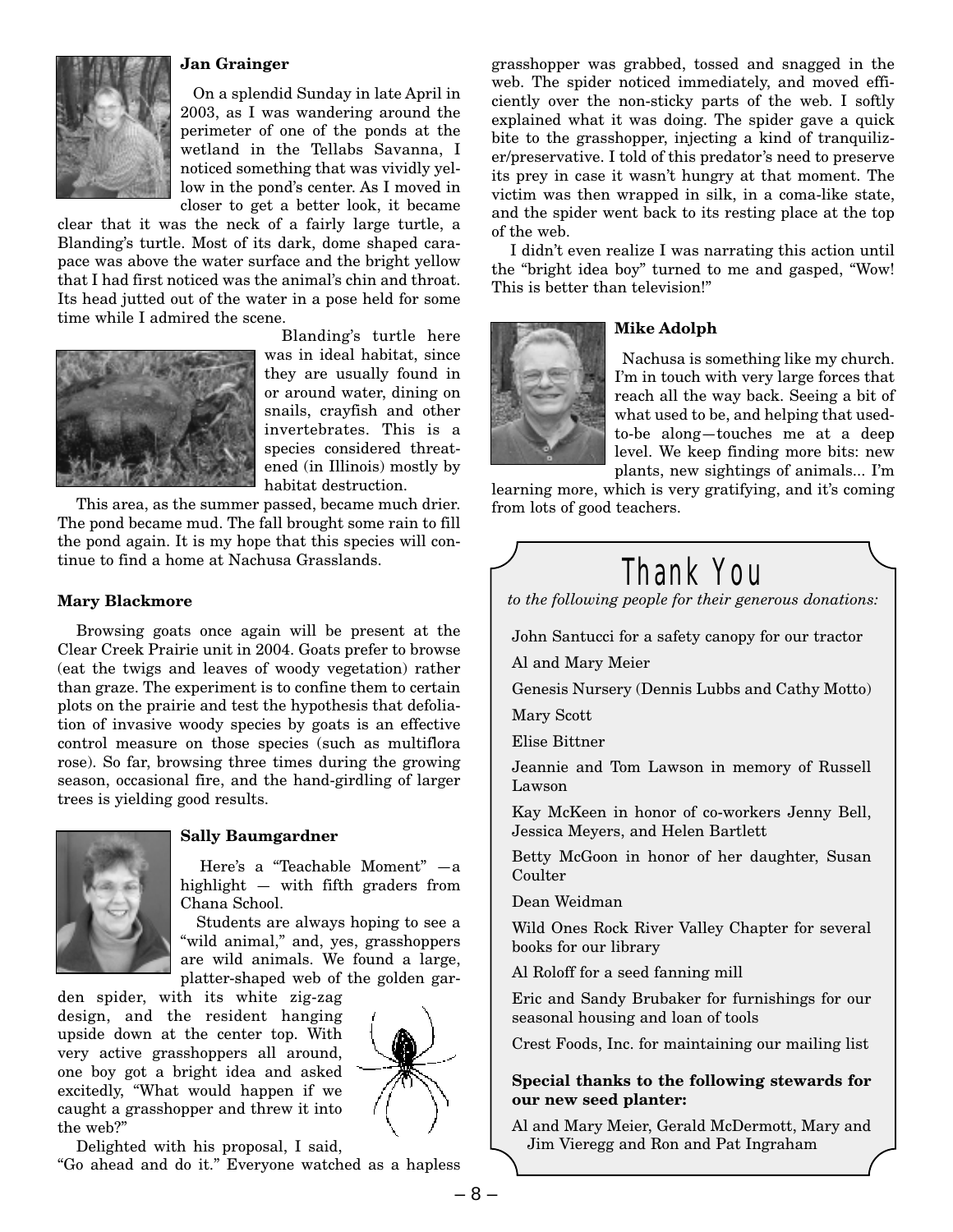# **Status Report of Two Rare Species**



By Russell Brunner

{Editor's note: Russ is the new volun-

teer steward of the Sand Farm Unit and worked at the preserve in 2002. He is now working for the Byron Forest Preserve District.}

During the summer of 2003, I conducted a count of the rare Hill's thistle, *Cirsium hillii*, at Nachusa Grasslands. Hill's thistle is a relatively short-lived perennial that generally produces basal rosettes for one or two years and typically flowers at three years. The plant produces a single, large pink flower with a June to July bloom range. Seed production is abundant with wind being the seed dispersal agent. Hill's thistle is most commonly found in dry upland sand and

gravel prairies with adequate bare soil for seed germination. Habitat loss, fire suppression, and overgrazing are important factors in the rare status of this plant. Federally, *Cirsium hillii* is recognized as a species of concern. Within Illinois, the native thistle is listed as a threatened species.

Using location maps from a 1995 *Cirsium hillii* count at the preserve, I searched for and counted flowering and non-flowering plants. While the 1995 count located more than 500 plants, the results of the 2003 count



(1,214 plants) seem to show that this perennial is expanding in numbers under the preserve's restoration and management practices.

During the summer of 2003, I also searched for the rare *Asclepias lanuginosa*. With a recent property acqui-

sition, hopes of again seeing *Asclepias lanuginosa*, the Illinois endangered woolly milkweed, may become a reality. This small milkweed was witnessed on the property in the past but has not been seen there for more than a decade. Woolly milkweed rarely exceeds a height of eight inches and the plant's rather small light green flowers make it quite difficult to spot. This year the search was unsuccessful in regards to locating any woolly milkweed plants. The newly acquired land had been used as pasture for several years. With the removal of grazing, the return of fire, and the removal of undesirable brush and invasive species, we can

hope to see this endangered plant in the coming years.

Although no plants were found in 2003, wooly milkweed is still known in the area. Its habitats include dry hill prairies underlain with sand, gravel, or dolomite. There are at least four populations on the dry dolomite hills of the main unit at the Byron Prairie Preserve. While the very existence of a list of endangered species is quite disheartening, I find it very satisfying to know that many of those rare species are found at sites like Nachusa Grasslands.



Fire Crew: Becky Flack, Bonnie Wolf and Marit Haug Mike Hansen and Gene Miller



"Today I just needed to get away and clear my head. I went for a drive, and look what I stumbled across: **simple, beautiful, perfect.**"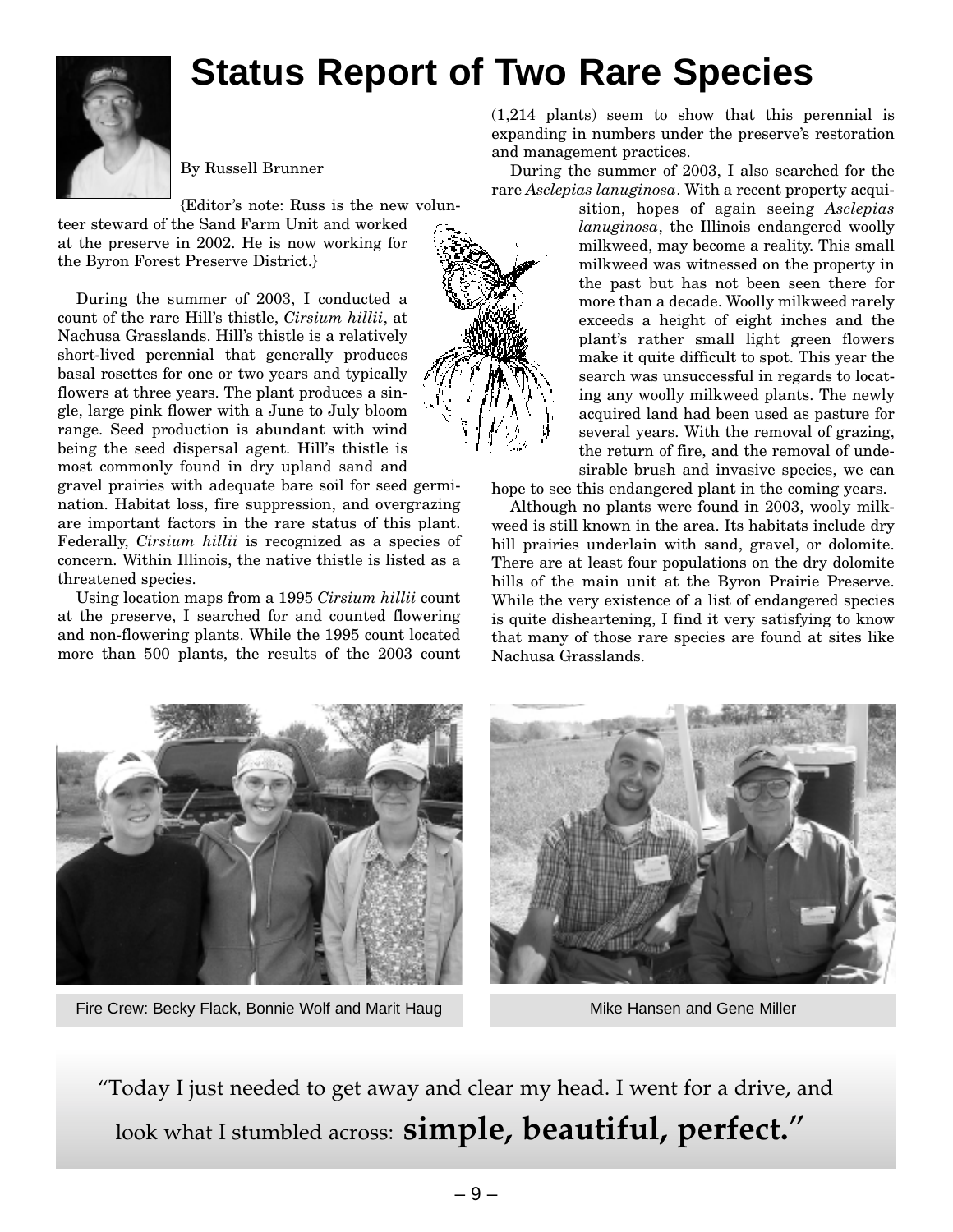# **Bug Bioblitz**

# By Chris Hauser

While we know a lot of the different species of plants, mammals, and birds found at Nachusa Grasslands, we know

much less about the insects that are living here. This lack of knowledge, coupled with the discovery of a new state record species of caddisfly in Wade Creek in 2002, gave birth to the idea to hold a "bug bioblitz," a 24-hour sprint of collecting, preserving, and identifying as many insect species as possible. Bioblitzes quickly create a rough inventory of the total biodiversity of plants, animals, and fungi within a natural area. However, we decided to concentrate exclusively on insects because we knew there was so much to learn.

The 24-hour event started at 10:00 am Saturday, August 2 with a small group of professional entomologists from the Illinois Natural History Survey, the University of Illinois at Urbana-Champaign, and the Missouri Botanic Garden, and with valuable help from a dozen dedicated Nachusa staff and volunteers. By the end of the event, entomologists and volunteers collected and identified at least 208 different species of insects. Most were identified to the species level, with some identified to the genus level.

Chris Dietrich and several of his top-notch graduate students used customized vacuums and butterfly nets to pluck insects off the prairie plants for live identification, finding 94 species of hoppers (including leafhoppers, treehoppers, and froghoppers, all related to cicadas). Chris found that the most conservative (most dependent on high quality prairie) hopper species were found at the Carpenter Prairie Unit.

Ed DeWalt and John Hoekstra sloshed through creeks, seeps, and marshes to find 67 species of aquatic insects, including beetles, dragonflies, damselflies, mayflies, and caddisflies. Ed was also a crucial part of conceiving, planning, and coordinating the event.

James Trager carefully sampled Doug's Knob, the Fen Unit, and several woodlands, finding a total of 31 species of ants. One sampling technique used tiny piles of tuna to attract foraging ants from the surrounding prairie.

James Sternburg and John Bouseman briefly surveyed several prairie areas, finding 14 species of butterflies. You may recognize this pair as the co-authors of the recently released Field Guide to Butterflies of Illinois, published by the Illinois Natural History Survey.

While this insect blitz gave a fairly comprehensive survey of the ants and hoppers, we were not able to focus sufficiently on the more diverse species-rich groups such as the beetles, moths, flies, bees, and wasps. It is likely that Nachusa Grasslands is home to thousands of species of insects, so we will continue to inventory the rich insect diversity in the years to come.

# **STEWARDS OF NACHUSA GRASSLANDS**

Preserve Manager

Bruce Boyd State Director Susan Kleiman Resotration Specialist

# STEWARDS CO-STEWARDS

**Big Woods** Hank & Becky Hartman Al Meier

**Clear Creek Prairie** Prairie Preservation Society Mary Blackmore of Ogle County Terri Clark

# **Dot & Doug Wade Prairie**

Barb Regan **Edith & Anna Heinkel Savanna**

**East Unit** Mike Crowe Cassie Krueger **West Unit** Jay Stacy Mary Vieregg, Don Homer Gene Miller **Eight Oaks Savanna** Jan Grainger **Fen Unit** Kevin Kaltenbach Todd Bittner **Hook Larson Prairie** Dave Breen **Kittentail Savanna** West Chicago Steve Sentoff Prairie Stewardship Group **Hamill Winter Prairie** (formerly: Main Unit) Mike Adolph Bob Shone **Prairie Potholes** Chris Hauser Jennifer Hauser **Roadsides & Jay Meiners Wetlands** Tom Mitchell Jenny Mitchell **Rolling Thunder & Harold Walkup Prairies** Sally Baumgardner Max Baumgardner Earl Thomas **Sand Farm** Russ Brunner **Schafer Prairie** David Edelbach Gerald McDermott Ray Derksen **Tellabs Savanna** Ron Ingraham Jan Grainger, Bob Shone **Thelma Carpenter Prairie** Tom Mitchell Jenny Mitchell, Bob Bartles **Barn Steward** Jenny Mitchell **Autumn On The Prairie 2004 Chair:** Mike Adolph **Science Stewards:** Bird Monitoring Ann Haverstock Butterfly Monitoring Jan Grainger Herbarium Steward Dwight Heckert Insect Collector Chris Hauser

Lespedza leptostachya monitor Todd Bittner Photo Monitor Gerald McDermott

# **Outreach Volunteers:** Publicist/Educator/Presenters Sally Baumgardner, Gene Miller, Dwight Heckert Youth Stewards Leaders Mike Adolph, Carol Bartles, Sally Baumgardner, Howard Fox, Ron Ingraham, Hazel Reuter, Barb Rutherford

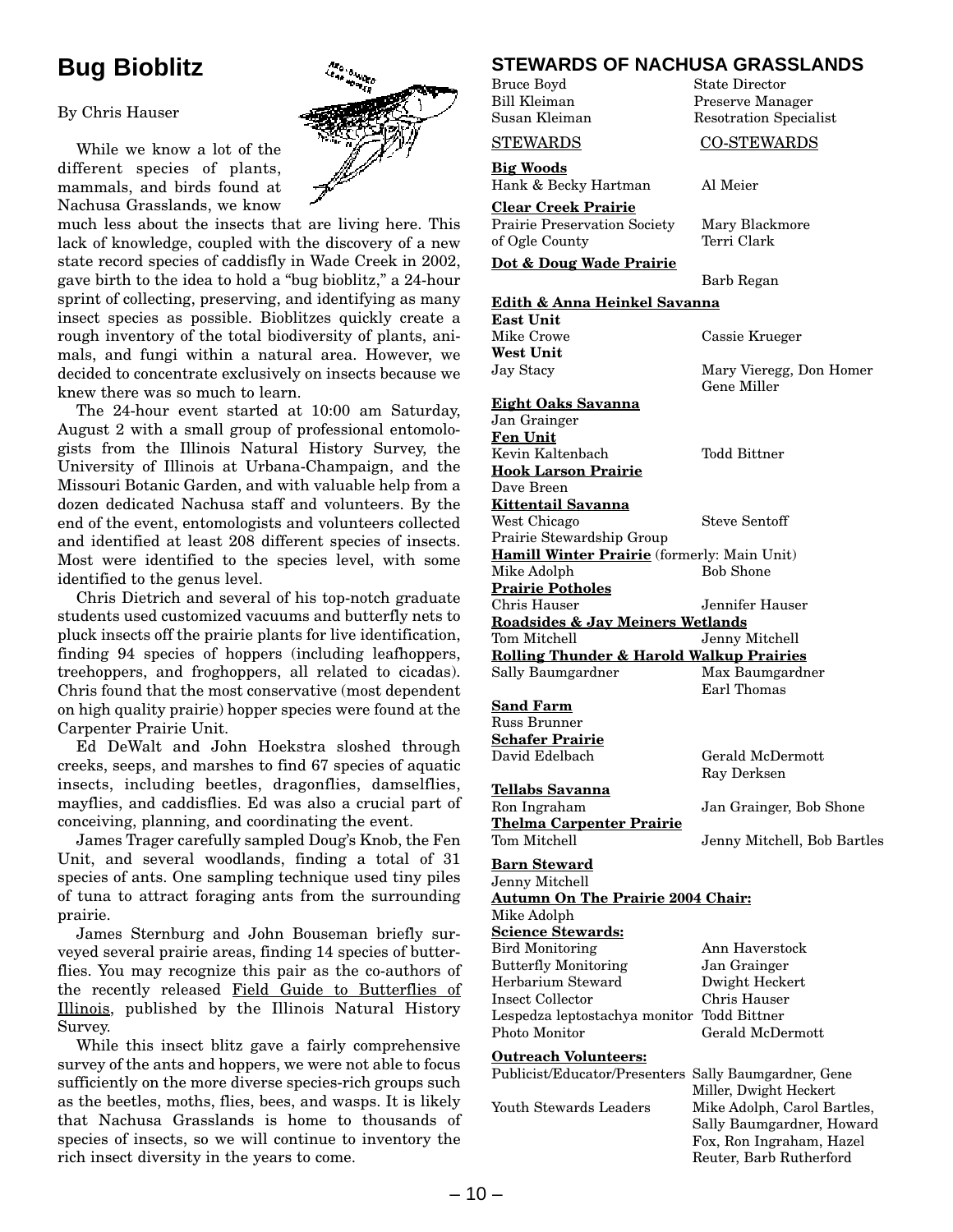# **CALENDAR FOR STEWARDSHIP WORKDAYS 2004**

Volunteer Stewards and Co-stewards lead workdays. New volunteers are always welcome to come learn and have fun with us. Start time is 9:00 A.M. Meet at the Preserve Headquarters (red barn) at 8772 S. Lowden Road. Volunteers break for lunch at the Barn and then sometimes continue stewardship or go for a hike in the afternoon as the group desires or weather permits. We also have stewardship during the week (give us a call at 815 456-2340).

### **March** - Brush and Planting Season

- 6 Big Woods and Fen
- 13 Hook Larson Prairie & Schafer Prairie
- 20 Tellabs Savanna and Rolling Thunder Prairie and *Vernal Equinox*
- 27 Prairie Potholes and Eight Oaks Savanna

### **April** - Brush, Planting and Fire Season

- 3 East Heinkel Savanna and Rolling Thunder Prairie
- 10 Hamill Winter Prairie and Tellabs Savanna and **ANNUAL SKUNK CABBAGE TOUR with Tim Keller (at 2 P.M.)**
- 17 Dot & Doug Wade Prairie Special Project, Chris Hauser
- 24 Big Woods and Schafer Prairie and Hook Larson Prairie

(*Autumn On The Prairie (AOTP) Committee Meeting at noon)*

- **May** Weed Season
- 1 Hamill Winter Prairie and Tellabs Savanna
- 8 Hook Larson Prairie and Rolling Thunder Prairie and Thelma Carpenter Prairie
- 15 Prairie Potholes and East Heinkel Savanna and **Potluck Gathering (meal at 12:30)**
- 22 Sand Farm
- 29 Schafer Prairie and Dot & Doug Wade Prairie

# **June** - Weed and Seed Collecting Season

- 5 Hamill Winter Prairie and Thelma Carpenter Prairie
- 12 Eight Oaks Savanna and Schafer Prairie
- 19 Sand Farm *(AOTP Committee Meeting at noon) Summer Solstice on 21*
- 26 West Heinkel Savanna and Big Woods
- 27 Sun. Clear Creek Prairie

# **July** - Weeds and Seeds

- 3 Holiday
- 10 Prairie Potholes and Dot & Doug Wade Prairie
- 17 Schafer Prairie and Big Woods *(AOTP Committee Meeting at noon)*
- 24 Clear Creek Prairie and East Heinkel Savanna
- 31 Sand Farm

# **August** - Seeds

- 7 Hamill Winter Prairie and Big Woods
- 14 Tellabs Savanna and Thelma Carpenter Prairie
- 21 Eight Oaks Savanna and Rolling Thunder Prairie
- 28 Schafer Prairie and East Heinkel Savanna *(AOTP Committee Meeting at noon)*

**September** - Seeds

- 4 Hook Larson Prairie and Prairie Potholes
- 11 AOTP Preparation Workday and Thelma Carpenter Prairie
- 18 **Autumn On The Prairie Celebration – 10 A.M. to 5 P.M.** *Autumnal Equinox on the 22*
- 25 Schafer Prairie and Dot & Doug Wade Prairie

# **October** - Seeds

- 2 Hamill Winter Prairie and Hook Larson Prairie
- 9 Eight Oaks Savanna and Tellabs Savanna
- 16 Kittentail Savanna and Shabbona Savanna Special Project, Chris Hauser
- 23 Rolling Thunder Prairie and Thelma Carpenter Prairie
- 30 Schafer Prairie

# **November** - Brush, Planting and Fire Season

- 6 Fen and Eight Oaks Savanna
- 13 Thelma Carpenter Prairie and Big Woods
- 20 **Seed Mixing Celebration and Potluck Gathering**
- 27 Schafer Priarie and Prairie Potholes and Sand Farm

# **December** - Brush and Planting Season

- 4 Schafer Prairie and Hamill Winter Prairie
- 11 Hook Larson Prairie and Tellabs Savanna
- 18 East Heinkel Savanna *Winter Solstice on the 21*

# **January 2005** - Brush Season

- 1 Schafer Prairie
- 8 Tellabs Savanna
- 15 Big Woods and Hamill Winter Prairie and Hook Larson Prairie
- 22 Prairie Potholes and Eight Oaks Savanna
- 29 East Heinkel Savanna and Rolling Thunder Prairie

# **February 2005** - Brush Season

- 5 Fen
- 12 Schafer Prairie
- 19 Hook Larson Prairie and Rolling Thunder Prairie
- 26 West Heinkel Savanna and Tellabs Savanna

# AUTUMN ON THE PRAIRIE

15th Annual Celebration at Nachusa Grasslands Saturday, September 18, 2004, 10 a.m. - 5 p.m.

A free event for the whole family: guided walking tours of the preserve, paintings by local artists, children's activities, horse drawn wagon rides, live music, good food.

# Issue 41, March 2004

| Editor Susan Kleiman                      |
|-------------------------------------------|
| Associate Editors Gerald McDermott,       |
| Bill Kleiman, Mary Vieregg, Carol Bartles |

# $\approx$  Clip – N – Save e<br>
N = N − d!iO<br>
X  $% \mathcal{W} \rightarrow \mathcal{W} \rightarrow \mathcal{W} \rightarrow \mathcal{W} \rightarrow \mathcal{W} \rightarrow \mathcal{W} \rightarrow \mathcal{W} \rightarrow \mathcal{W} \rightarrow \mathcal{W} \rightarrow \mathcal{W} \rightarrow \mathcal{W} \rightarrow \mathcal{W} \rightarrow \mathcal{W} \rightarrow \mathcal{W} \rightarrow \mathcal{W} \rightarrow \mathcal{W} \rightarrow \mathcal{W} \rightarrow \mathcal{W} \rightarrow \mathcal{W} \rightarrow \mathcal{W} \rightarrow \mathcal{W} \rightarrow \mathcal{W} \rightarrow \mathcal{W} \rightarrow \mathcal{W} \rightarrow \mathcal{W} \rightarrow \mathcal{W} \rightarrow \mathcal{W} \rightarrow \mathcal$